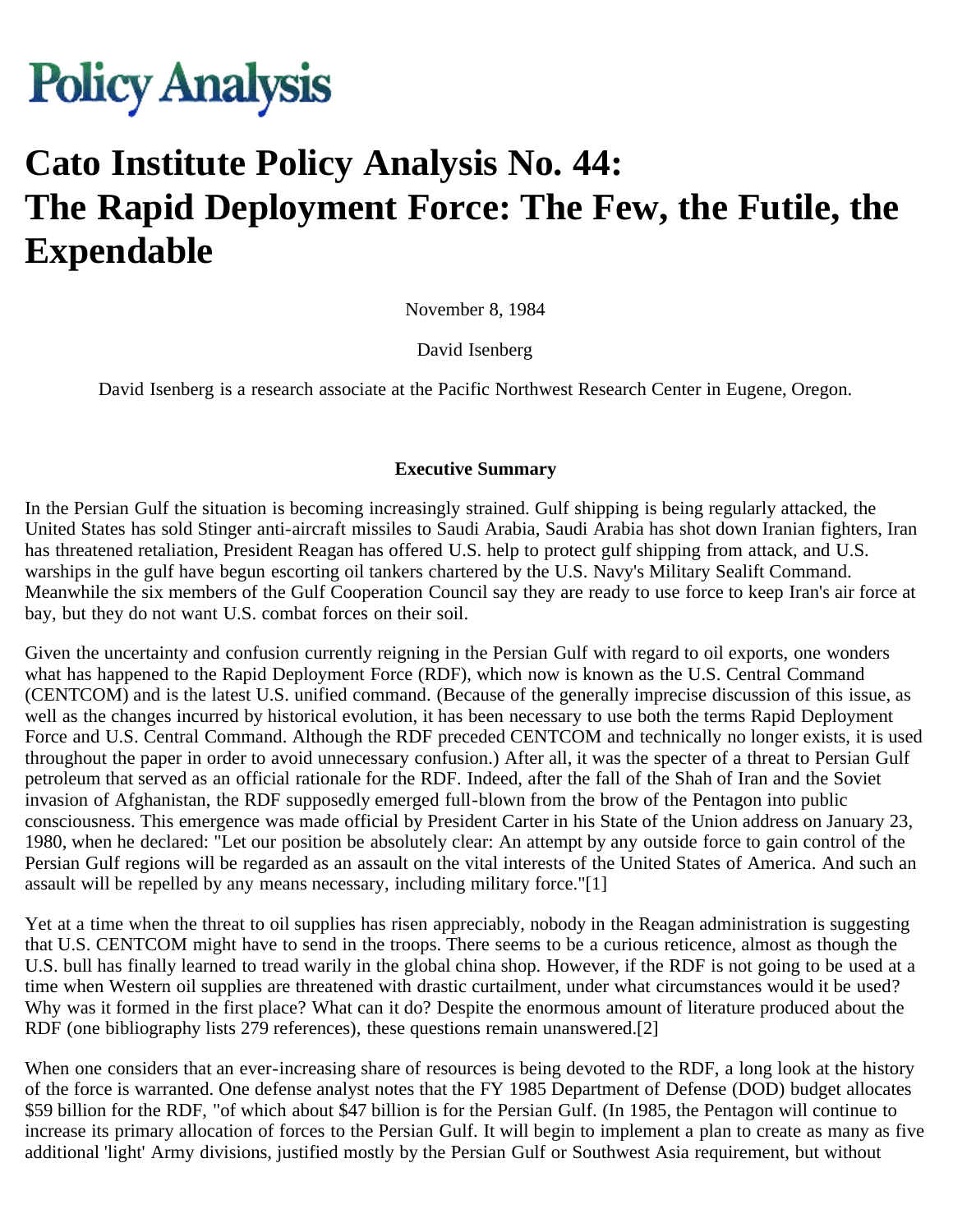adding any significant manpower to the Army.)"[3] A past Congressional Budget Office (CBO) report stated that "the RDF, and particularly the plans for a larger version, could give rise to pressure for eventual increases in the defense budget and could hamper efforts to reduce the budget deficit in the next few years."[4]

# **History**

Regardless of what one calls it--Quick Strike Force, Unilateral Intervention Corps, Unilateral Intervention Force, or Rapid Deployment Joint Task Force--the concept of rapidly deployable military forces is not new. To many observers of the military establishment it seems reminiscent of the flexible response strategy articulated by President Kennedy shortly after he took office in 1961. At that time Secretary of Defense Robert S. McNamara created an organization, subsequently renamed Strike Command, with a mission "to furnish rapidly deployable, combat-ready forces in an emergency situation, calling for response on a scale less than all-out nuclear war." The command eventually consisted of the 100,000-man Strategic Army Corps and some 50,000 additional personnel from the U.S. Air Force's Tactical Air Command.[5]

After the turmoil of the Vietnam War there was a shift away from U.S. interventionary capability and a preference for letting regional powers, such as Iran, act as protectors of U.S. interests. This is what came to be called the Nixon Doctrine. The preference, however, was not to last.

Following the fourfold OPEC price increases of 1973-74, people began to think of military force as a means of maintaining access to Persian Gulf oil. Such speculation was first given official sanction by Secretary of State Henry A. Kissinger. Asked by Business Week on January 1, 1975 if Washington would consider military action in response to another round of price increases, Kissinger replied that "it is one thing to use it in the case of a dispute over price"- that is, a dispute that could be settled through negotiation--but "it's another where there is some actual strangulation of the industrialized world."[6]

Although he later qualified them, Kissinger's remarks set off a storm of controversy in the Arab world--but were soon affirmed by others at home. For example, President Ford told reporters: "I wanted it made as clear as I possibly could that this country in case of economic strangulation--and the key word is strangulation--we had to be prepared, without specifying what we might do, to take the necessary action for self-preservation."[7]

In May 1975 Secretary of Defense James R. Schlesinger told U.S. News & World Report that "we might not remain entirely passive to the imposition of [another oil] embargo. I'm not going to indicate any prospective reaction, other than to point out that there are economic, political, and conceivably military measures in response."[8]

During the same period the American press was flooded with articles and essays that advocated a confrontational approach toward OPEC countries and that supported the use of the military option against them. One of the first was "Oil: The Issue of American Intervention," an article by Robert Tucker which appeared in the January 1975 issue of Commentary. A little later an equally influential and somewhat more provocative article appeared in the March issue of Harper's Magazine entitled, "Seizing Arab Oil." This article, by one "Miles Ignotus," the pseudonym of a Washington-based professor and defense consultant with close links to high-level U.S. policymakers (according to the magazine), declared that all OPEC members were extortionists and that the Arab members were blackmailers whose excessive demands on Israel eventually would precipitate another war followed by an oil embargo or supply cut. At that point, according to Ignotus, we would go in with two U.S. Marine Corps divisions, the 82d Airborne Division, and another army division, for a total of 40,000 men on the ground supported by marine air wings, and "at least four aircraft carriers, 20 frigates and destroyers, and 10 nuclear submarines." Morally, according to James H. Noyes, the seizure would be justifiable because OPEC revenues had been used "only to finance the executive jets of the sheiks and the fighter bombers of the dictators," and because "a somewhat impoverished America [became] surrounded by a world turned into a slum."[9]

A few months after the Ignotus article the Congressional Research Service (CRS) produced a seminal study on the prospects of occupying oil fields in the Middle East. To this day its arguments have not been seriously refuted. The study found that a successful operation could be assured only if the United States could satisfy all aspects of a five-part mission: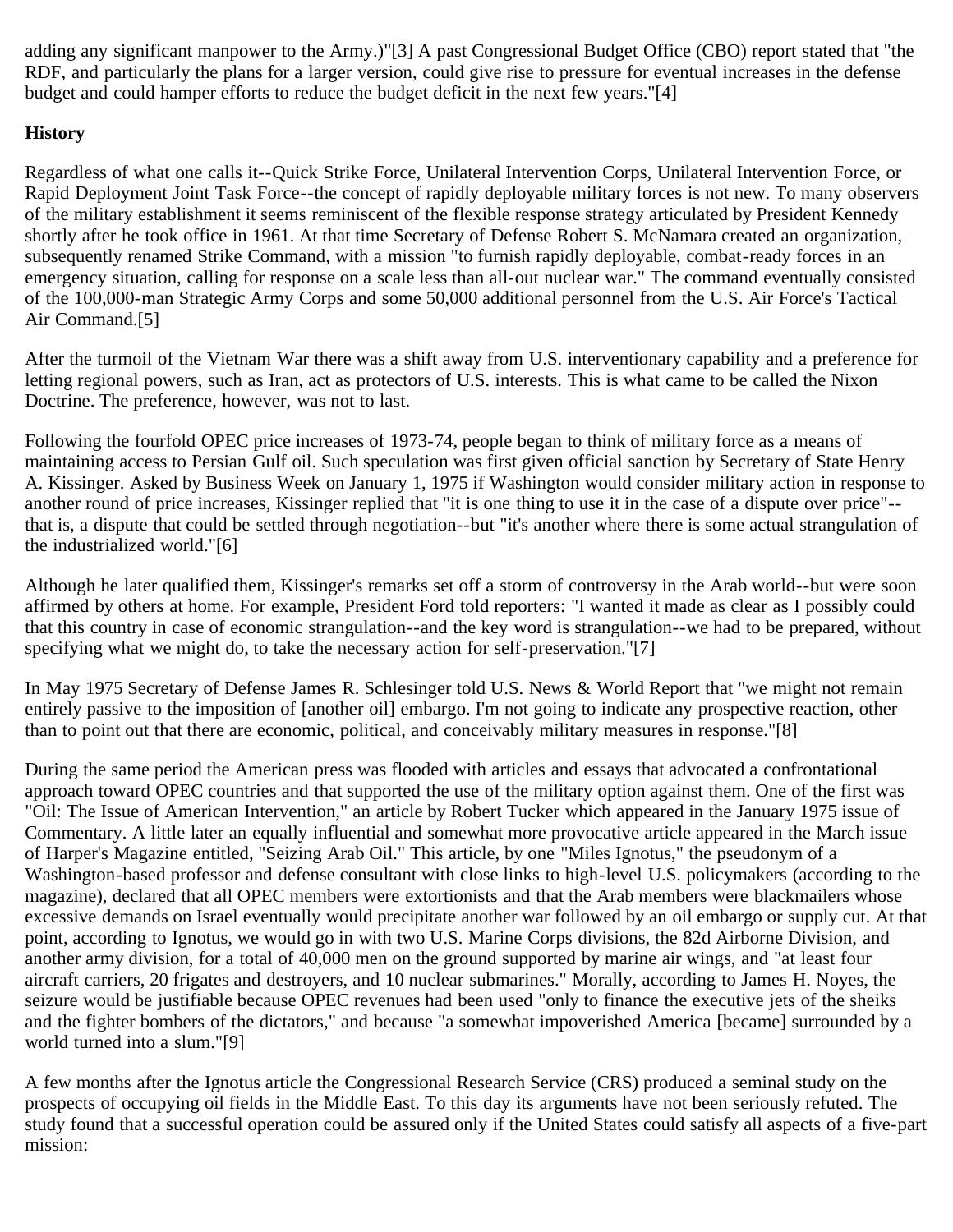1. Seize required oil installations intact 2. Secure them for weeks, months, or years 3. Restore wrecked assets rapidly 4. Operate all installations without the owners' assistance 5. Guarantee safe overseas passage for supplies and petroleum products

"In short," the CRS study concluded, "success would largely depend on two prerequisites:

Slight damage to key installations Soviet abstinence from armed intervention

Since neither essential could be assumed, military operations to rescue the United States (much less its key allies) from an air-tight OPEC embargo would combine high costs with high risks whenever we focused our efforts. This country would so deplete its strategic reserves that little would be left for contingencies elsewhere. Prospects would be poor, with plights of far-reaching political, economic, social, psychological, and perhaps military consequences the penalty for failure.[10]

Circumstances did not improve thereafter. In a report issued nearly six years later in 1981, for example, the CRS noted that "best case" U.S. contingents could defeat OPEC armed forces in the Persian Gulf, while seizing oil fields and facilities, but their victory would be "pyrrhic" unless constant security to protect facilities against sabotage could be maintained. To do so would require two to four divisions, with proportionate support on land and sea and in the air, to be employed for an indefinite period. Operations might become "so difficult that U.S. workers en masse might have to be drafted to replace OPEC counterparts."[11]

Considered strictly in terms of geography and without concern for logistical constraints, the U.S. occupation of the Persian Gulf region constitutes a staggering challenge. The region contains 6,000 miles of pipeline and 400 pumping stations set within 250,000 square miles of desert, and it is located thousands of miles from the nearest U.S. base. As Sen. Mark O. Hatfield (R-Ore.) observed, "The military demands for an operation of this size would be far beyond the capabilities of any country--or group of countries--on earth."[12] While the military forces of most Persian Gulf countries are inferior to U.S. forces, they could still cause tremendous difficulties for a U.S. occupation effort. Saboteurs could wreak havoc if they hit ports, air fields, and oil facilities before U.S. landings. Furthermore oil wells, pipelines, pumping stations, power plants, storage tanks, refineries, and loading installations would all be vulnerable too.

These physical realities did not change during the 1970s and early 1980s, but the political realities did. Although McNamara's Strike Command was no longer in existence it was not forgotten. Back in 1972, as part of the effort to streamline the military command structure, Strike Command had been replaced by the U.S. Readiness Command (REDCOM). Like its predecessor, REDCOM had no specific regional responsibility; it consisted of U.S.-based forces slated to reinforce other unified commands overseas. In the grand old tradition the Pentagon did not let a bureaucracy die; it just renamed it.

# **The Carter Era**

The real opportunity for hardliner confrontationists, though, came in 1976 with the election of Jimmy Carter. After his inauguration President Carter, as a result of both the usual inclination of new presidents to do their own studies and pressure from hardline groups such as the Committee on the Present Danger, ordered a far-ranging review of U.S. national security capabilities and commitments.

The review, conducted mainly by the office of the Secretary of Defense, resulted in a series of presidential review memorandums (PRMs). The memorandum describing U.S. force commitments worldwide, which was the foundation for a presidential decision (Presidential Directive 18) in August 1977, was PRM 10. Secretary of Defense Harold Brown described several highlights of PRM 10 when he addressed the National Security Industrial Association on September 15, 1977:

We must continue to maintain a defense posture that permits us to respond effectively and simultaneously to a relatively minor as well as to a major military contingency. The needs of such a posture, over and above the forces we program for Europe are basically: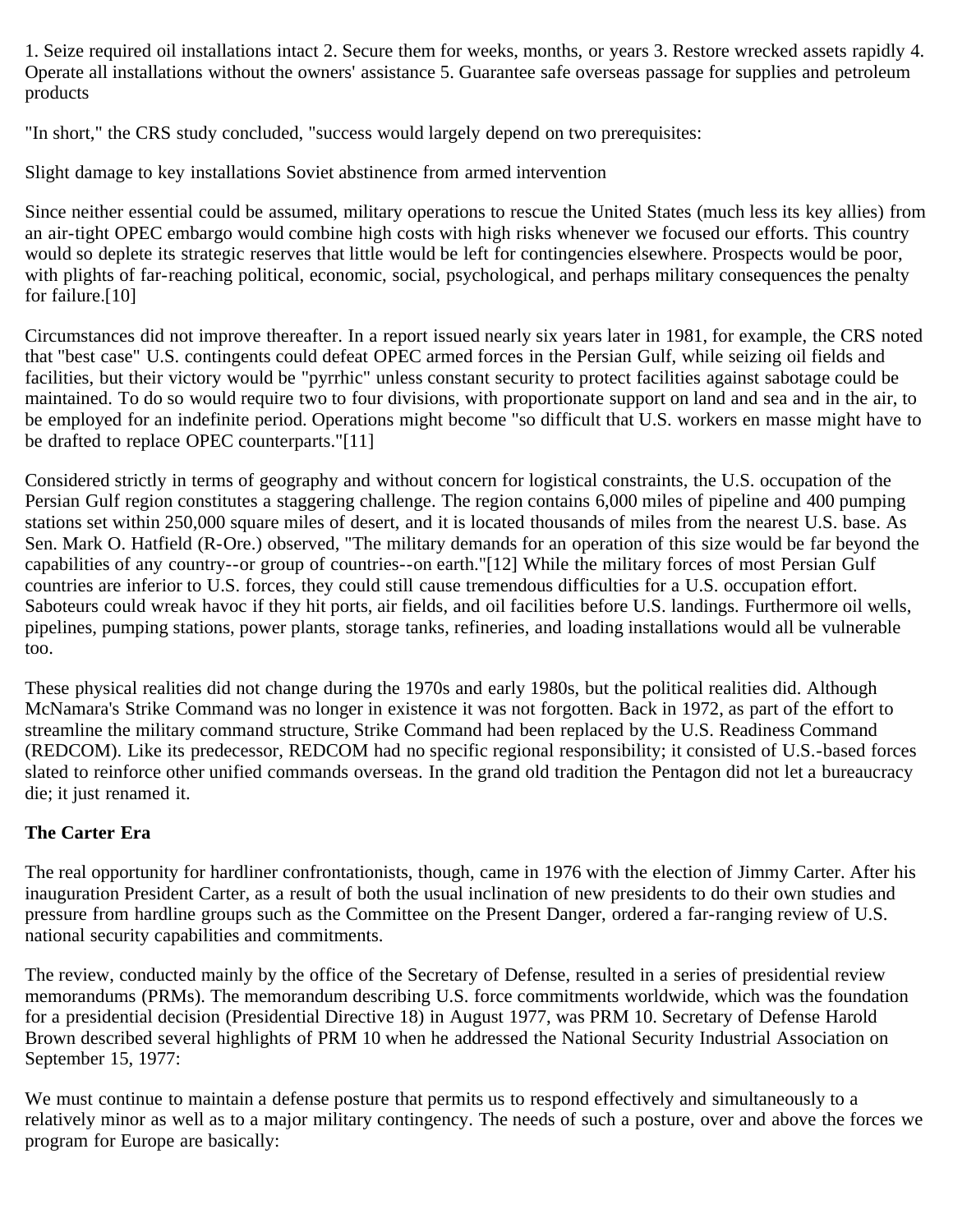. a limited number of relatively light land combat forces (such as the three Marine divisions and some light Army divisions); . moderate naval and tactical air forces; and . strategic mobility forces with the range and payload to minimize our dependence on overseas staging and logistical support bases.[13]

This speech was duly recorded and analyzed by the specialized journals and periodicals, but it was largely ignored by the mass media. The RDF did not have any high-level policymakers pushing it at that time. As Jeffrey Record, a defense analyst, wrote several years later: "Little in the way of supporting budgetary initiatives was visible, however, until early 1980, following the seizure of U.S. diplomatic personnel in Tehran in November 1979 and the Soviet invasion of Afghanistan six weeks later. The pre-Afghanistan defense budgets of the Carter Administration (fiscal years 1978, 1979, and 1980) reflected a continuing preoccupation with U.S. Army, tactical air, and other NATOoriented forces. . . . This preoccupation vanished in the fiscal 1981 budget."[14]

The U.S. military establishment, however, began to move toward an RDF well before the crises in Iran and Afghanistan. Gen. Bernard Rogers, during his final press conference as the army's chief of staff on June 22, 1979, described the forthcoming creation of a 110,000-man Unilateral Corps.

In August 1979 DOD authorized the creation of a new program called Maritime Prepositioning, which encompassed a combination of airlift and sealift. It envisioned the purchase of new intercontinental transport aircraft (at that time called the CX) and 14 Maritime Prepositioning ships (MPSs) that would carry the equipment and supplies for three 16,500-man marine amphibious brigades. Planning proceeded so rapidly that by October 1 President Carter announced that he had directed the formation of the RDF.

Finally, early in 1980, a new bureaucracy was born. In his FY 1981 annual report, Secretary of Defense Harold Brown announced, "the President and I believe the prospect of renewed turbulence in the Middle East, the Caribbean, and elsewhere, and the possibility of new demands on our non-nuclear posture, require additional precautionary actions. As a consequence, we will accelerate our efforts to improve the capabilities of our Rapid Deployment Forces."[15]

On February 18, 1980, in what turned out to be a controversial and bitterly contested decision, Brown ordered the Rapid Deployment Joint Task Force (RDJTF), under the command of newly promoted Lt. Gen. Paul X. Kelley, to open its headquarters and begin operating as of March 1. General Kelley's headquarters would come under the command of Gen. Volney Warner, head of REDCOM, at MacDill Air Force Base, Florida, unless RDJTF were actually in the field, conducting an operation. When RDJTF was in the field Kelley would come under the direct command of the National Command Authority (NCA) through the Joint Chiefs of Staff.

In acknowledgment of the fact that the earliest possible deployment of new prepositioned ships would be in FY 1983, the administration developed the Near-Term Prepositioning Ships program. On March 5, 1980 Deputy Secretary of Defense W. Graham Claytor, Jr., announced that the Pentagon would deploy to the Indian Ocean seven existing cargo ships with enough equipment and supplies for a 10,000-man marine amphibious brigade plus several squadrons of air force fighters. He said that "our objective is to start loading these ships in May, and to have them loaded and on their way to the selected anchorage before the end of June."[16]

|         | <b>Table 1</b>                                                       |           |
|---------|----------------------------------------------------------------------|-----------|
|         | Units Designated for the RDF, FY 1982                                |           |
| Service | Units                                                                | Personnel |
| Army    | 82d Airborne Division*                                               | 16,200    |
|         | 101st Airborne Division (Air Assault)                                | 17,000    |
|         | 24th Mechanized Infantry Brigade<br>(Georgia National Guard)         | 3,600     |
|         | Two ranger battalions                                                | 1,200     |
|         | Marine Corps Three amphibious brigades<br>$(15,800)$ in each brigade | 47,400**  |
| Navy    | Three aircraft carrier task forces                                   | Varies*** |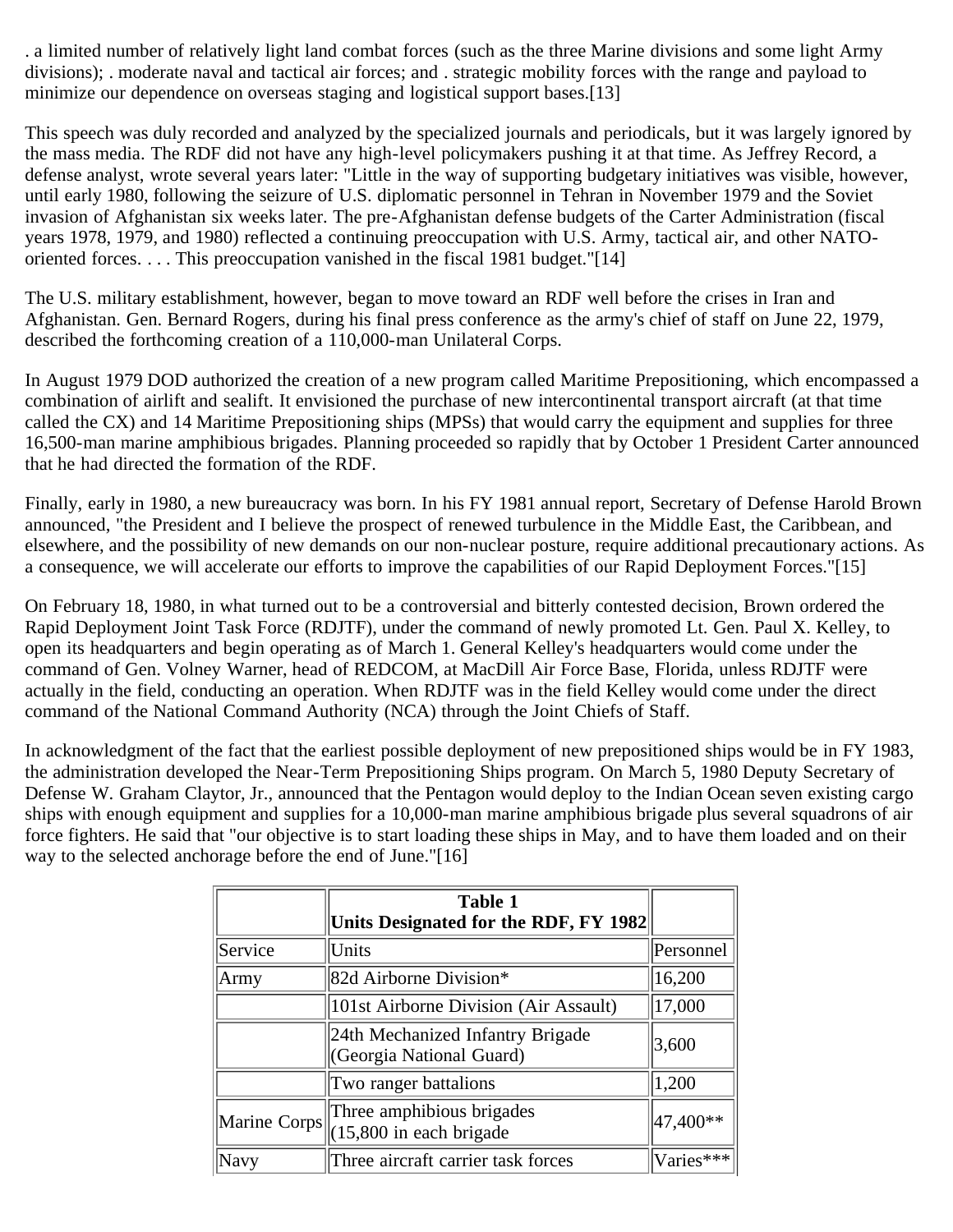| $\parallel$ Air Force | Tactical fighter wings and<br>$\Delta$ irlift wings | $\Vert$ Unknown $\Vert$ |  |
|-----------------------|-----------------------------------------------------|-------------------------|--|
|-----------------------|-----------------------------------------------------|-------------------------|--|

Source: Congressional Research Service, Rapid Deployment Forces, CRS Issue Brief 80027, April 3, 1981, p. 4. \* Includes combat and combat support units. \*\* Includes aviation and logistic support elements. \*\*\* Escorts and support vessels vary depending on task.

Thus in less than nine months the emphasis on quick-reaction forces had shifted from the army's Unilateral Corps to the RDJTF. During the course of the next year planning continued to quicken. By the time of Secretary of Defense Brown's last annual report, that for FY 1982, the units identified in Table 1 had been designated for use by the RDF.

Designating existing units for use in a non-NATO contingency was not the only initiative undertaken by DOD. The department also worked on related programs involving mobility systems, access to and improvement of bases, exercises, and specialized support. The focus of course continued to be on Southwest Asia. Although they did consider a number of potential non-Soviet contingencies in planning for use of the RDJTF, the planners focused principally on the threat of a large-scale Soviet invasion in the Persian Gulf region.

In 1980 three access agreements were completed that provided for the use of certain local facilities by U.S. forces in emergency situations. These represented limited gains for the United States for which Washington made pledges of substantial military and economic assistance.

The most important of the three agreements was made with Oman owing to that country's proximity to the Straits of Hormuz. The United States gained increased access to the air strip on Masirah island in the Arabian Sea, limited access to several other airfields, and port facilities in Muscat. In return Oman was granted military assistance estimated at \$100 million. However, the agreement places sharp restraints on the United States. In late 1981, for example, during an RDF exercise called Operation Bright Star, the Omanis placed severe restrictions on the RDF units deployed there. The U.S. Marine Corps landing force "was allowed to penetrate only four miles on the Arabian sea coast and remain on Omani territory for only 30 hours."[17]

The negotiation of the access agreements with Kenya and Somalia in East Africa was complicated by tensions between the two states, partly owing to Somalian claims to territory in northeastern Kenya. In June 1980 Kenya granted the United States increased use of port facilities at Mombasa, which was already a regular port of call for the U.S. Navy, and also use of certain airfields. The United States provided Kenya with \$44 million in military assistance and also food shipments. The next month, though, when the United States asked to carry out a small military exercise involving 1,800 men, Kenya refused. U.S.-Kenyan relations were further strained in August, when the United States signed an access agreement with neighboring Somalia.

The agreement with Somalia granted the United States use of air and naval facilities at Berbera, previously available to the Soviet navy, and at Mogadishu. The United States pledged \$40 million in military aid over two years and a further \$125 million in nonmilitary credits.

In addition, a special arrangement with President Sadat of Egypt granted the United States limited use of Ras Banas, located on the Red Sea across from Saudi Arabia, for RDF planes and troops in periods of tension. The United States was required to spend between \$200 and \$400 million to upgrade the facilities.

Also, in summer 1980 an intensive air combat exercise under the code name of Proud Phantom was carried out in Egypt by U.S. fighter squadrons in cooperation with an Egyptian air force squadron. In a logistical exercise held in November a battalion of the U.S. Army's 101st Airborne Division and a U.S. Air Force detachment were airlifted to Egypt.

#### **The Reagan Era**

By the time Caspar W. Weinberger issued his first annual report to Congress as Secretary of Defense (for FY 1983), the RDJTF was a thriving and bustling bureaucracy. As Weinberger noted: "On October 1, 1981 we chartered the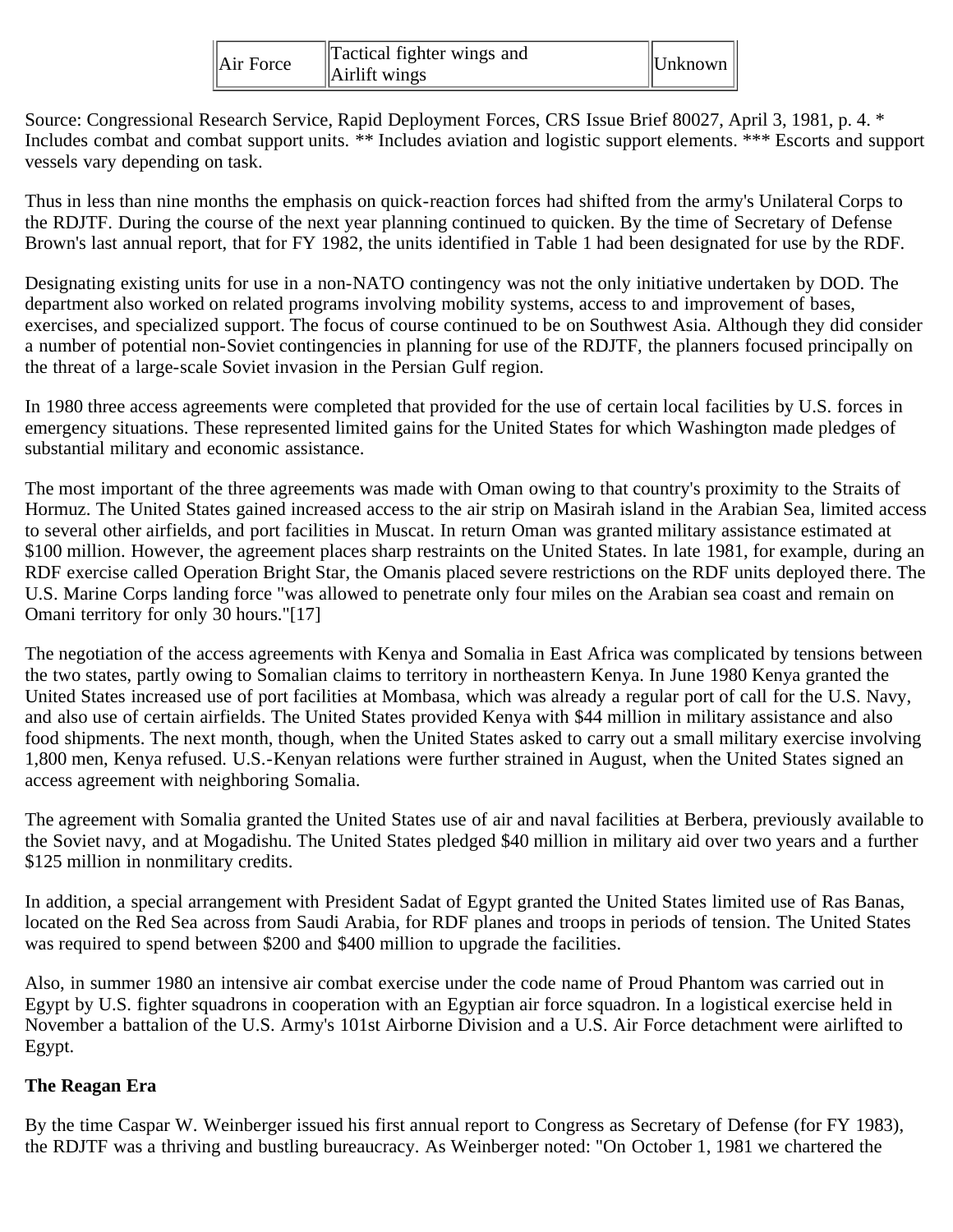RDJTF to be a separate joint task force reporting directly to the National Command Authority (NCA) through the Joint Chiefs of Staff (JCS). Furthermore, the Commander, RDJTF is now assigned operational planning responsibility for SWA [Southwest Asia] only. This narrowed scope reflects our recognition of the need for a full-time major commander to develop detailed plans for the wide range of possible contingencies in the region."[18]

Upgrading of airlift continued. The Pentagon was procuring additional C-5 cargo aircraft and KC-10 cargo tanker aircraft, improving current aircraft such as the C-141 through wing modification and a stretch modification of the fuselage, and acquiring additional capacity through a restructured Civil Reserve Air Fleet (CRAF) enhancement program.

The Pentagon also continued to improve its access to facilities in the Southwest Asia area. The funds for military construction programs in that area for FY 1983-87 totaled nearly \$1.4 billion, a 30 percent increase over the FY 1982- 86 levels.

In addition the number of RDJFT-oriented exercises increased. Besides Bright Star, other operations began to be conducted. These included Gallant Knight, Gallant Eagle, Bold Eagle, and Bold Star.

Most important, though, was the fact that a new command structure was being created. In his annual report Secretary of Defense Weinberger noted, "By January 1, 1983, the commander, RDJTF, will become Commander-in-Chief (CINC) of a Unified Command for SWA. Our decision to create a new command structure reflects the importance we have placed upon SWA and our ability to deter or oppose Soviet aggression in the region."[19]

The new command continued to be based at MacDill Air Force Base in Florida, although studies were undertaken on the feasibility of locating the headquarters in the SWA region. The command also continued to acquire more troops. The forces available to U.S. CENTCOM are identified in Table 2.

# **Table 2 Combat Forces Available to U.S. CENTCOM, FY 1985**

**Army** 1 airborne division 1 airmobile/air assault division 1 mechanized infantry division 1 light infantry division 1 air cavalry brigade

#### **Air Force**

7 tactical fighter wings\*\* 2 strategic bomber squadrons\*\*\*

# **Navy**

3 carrier battle groups 1 surface action group 5 maritime patrol air squadrons

#### **Marine Corps**

1 1/3 marine amphibious forces\*

Source: Secretary of Defense, Department of Defense Annual Report Fiscal Year 1985, p. 212.

\*A marine amphibious force typically consists of a reinforced marine division and a marine aircraft wing (containing roughly three times as many tactical fighter/attack aircraft as an air force tactical fighter wing). \*\*Includes support forces; does not include 3 1/2 tactical fighter wings available as attrition fillers. \*\*\*These bombers and associated reconnaissance, command and control, and refueling aircraft make up the U.S. Air Force's Strategic Projection Force.

Although the main CENTCOM headquarters remains at MacDill Air Force Base, DOD has established a small forward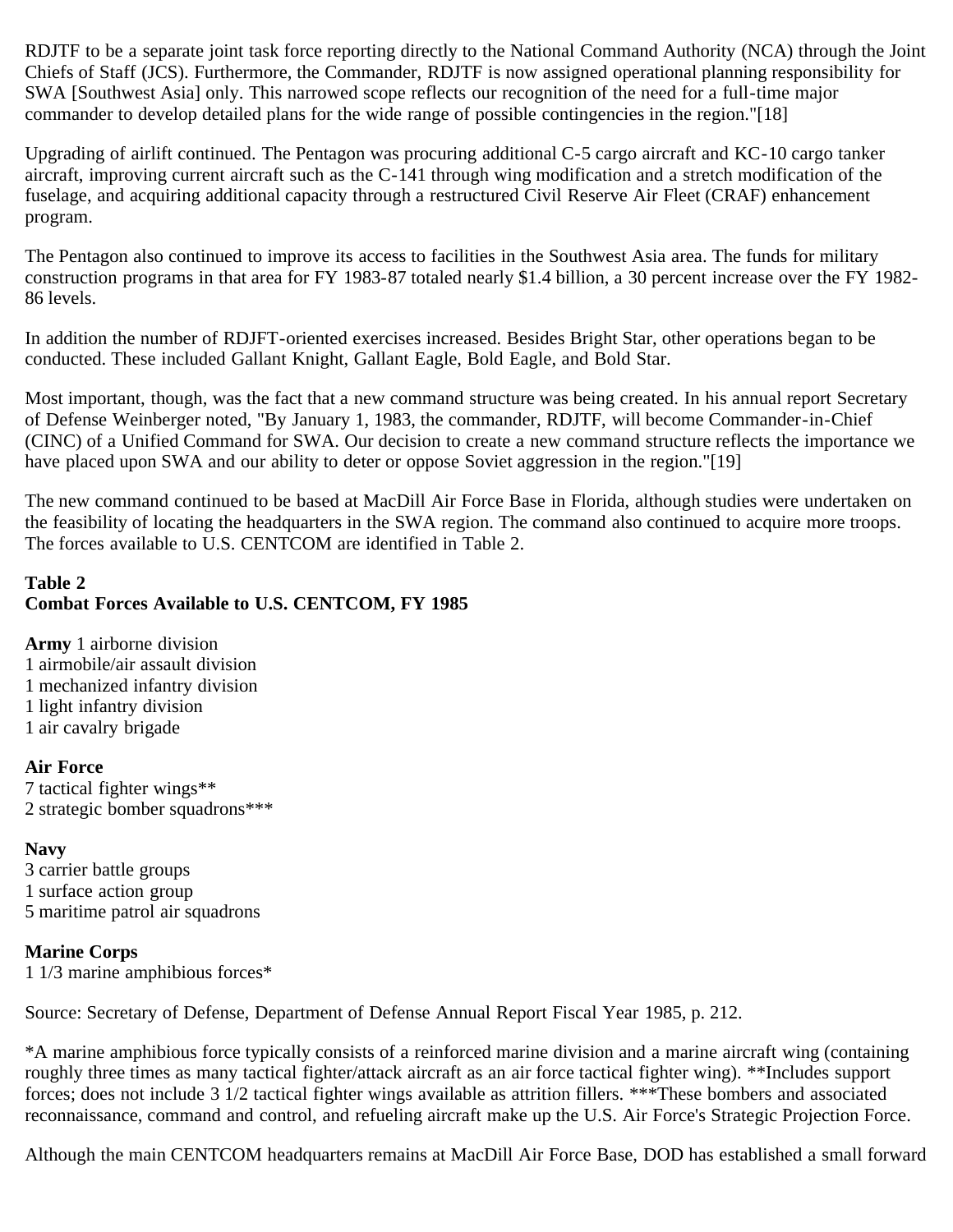headquarters element (FHE) afloat as part of the naval mideast force in the Persian Gulf. The flagship of this force is the USS La Salle. As CENTCOM expands, more functions are expected to be transferred to FHE. Unofficially, however, DOD has established a secret base in support of the mideast force. Although U.S. officials refuse even to discuss the existence of the base, it has been reported that La Salle is docked at a pier permanently leased from Bahrain. Backing it up is what is called the administrative support unit--a minibase manned by fewer than 100 U.S. sailors responsible for providing everything from communications to supplies.[20]

## **Problems**

What are the problems of the RDF? Simply put, the RDF is a force in search of a mission. From the beginning it has never been clear what the RDF is supposed to do. Given the wide range of threats to oil exports, the planners for the RDF have chosen to focus on the worst-case scenario and structure their forces accordingly. Unfortunately, it is not at all clear that even if some state or crisis did threaten to halt the flow of Persian Gulf oil, the RDF could do anything to effectively oppose the threat. As one Congressional Research Service study stated, "The [Reagan] Administration has defined the threat which we must be prepared to meet in the Persian Gulf as that of a direct overland attack by the Soviet Union. While this is the most dramatic potential threat, it is far from the most likely. Moreover, it is extremely doubtful that measures which the Administration proposed to take in response to that threat have much bearing on other, more probable and potentially equally dangerous threats to the security of oil supplies."[21]

The threat of Soviet invasion is just one of many possibilities as a cause of instability in Southwest Asia. The Persian Gulf region itself is torn by longstanding political, religious, and economic conflicts. Border disputes and interstate rivalries are legion: Iran versus Iraq, Iraq versus Kuwait, North Yemen versus South Yemen, South Yemen versus Oman, and the Arab world versus Israel. Furthermore Iran still remains in a state of revolutionary chaos, and Saudi Arabia was shaken to its Muslim core by the 1979 rebel attack on Mecca.

Some people see all moves by the Soviet Union as fitting neatly into a master plan for world domination. This argument ignores the Soviet belief in the need for flexibility in exploiting trends and developments in the world. Nevertheless some people insist on seeing the Soviet invasion of Afghanistan as presaging a move into Iran and on seeing the Soviet position in South Yemen as a direct threat to Oman and Saudi Arabia.[22]

Is this in fact the most likely threat, and if it is, can the RDF cope with it? While thinking about the RDF it seems useful to try to establish some criteria for governing its use. One scholar, Kenneth J. Waltz, believes a force such as the RDF should be used only when three conditions obtain:

"vital interests are at a risk; non-military measures cannot adequately serve them; and the use of force can reasonably be expected to accomplish our purposes."[231

Consider the possibility of a Soviet attack against Iran, the most frequently mentioned target. Historically the threat is not new and it does not come from Afghanistan. The Soviets have shared a border with Iran ever since Azerbaijan became a Soviet republic. Thus for nearly 50 years the Iranian oil fields have been within closer striking distance from the Soviet Union than from Afghanistan. Gen. David Jones, a former chairman of the Joint Chiefs of Staff, acknowledged this, adding that even if the Soviets chose to blockade oil shipments rather than seize areas such as Abadan in the heart of Iran's oil fields, and consequently struck at Bandar Abbas on the Straits of Hormuz (a point more than 100 miles closer to the Afghan border), road conditions and other geographical factors would forbid the more direct route and the invasion would still have to come from Azerbaijan. Yet in all this time the Iranian oil fields have not been invaded.

Tom Gervasi, a former U.S. Army counterintelligence officer, notes, "The point on the Afghan border nearest Abadan is still 800 miles away. In support of a Soviet airdrop, ground columns whether moving from Herat through Meshad in the North or from Zahedan in the South, would have to cover a distance of more than 1,100 miles on Iranian soil, reaching Isfahan and crossing the Zagros mountains before descending to Abadan.[24]

Nevertheless, let us suppose a Soviet invasion of Iran took place. To mount a defense would require ground and air forces--almost all of which are based in the United States--to be flown or shipped to the Persian Gulf. Despite its best efforts, however, the United States does not possess sufficient capabilities to move the RDF in time. This has been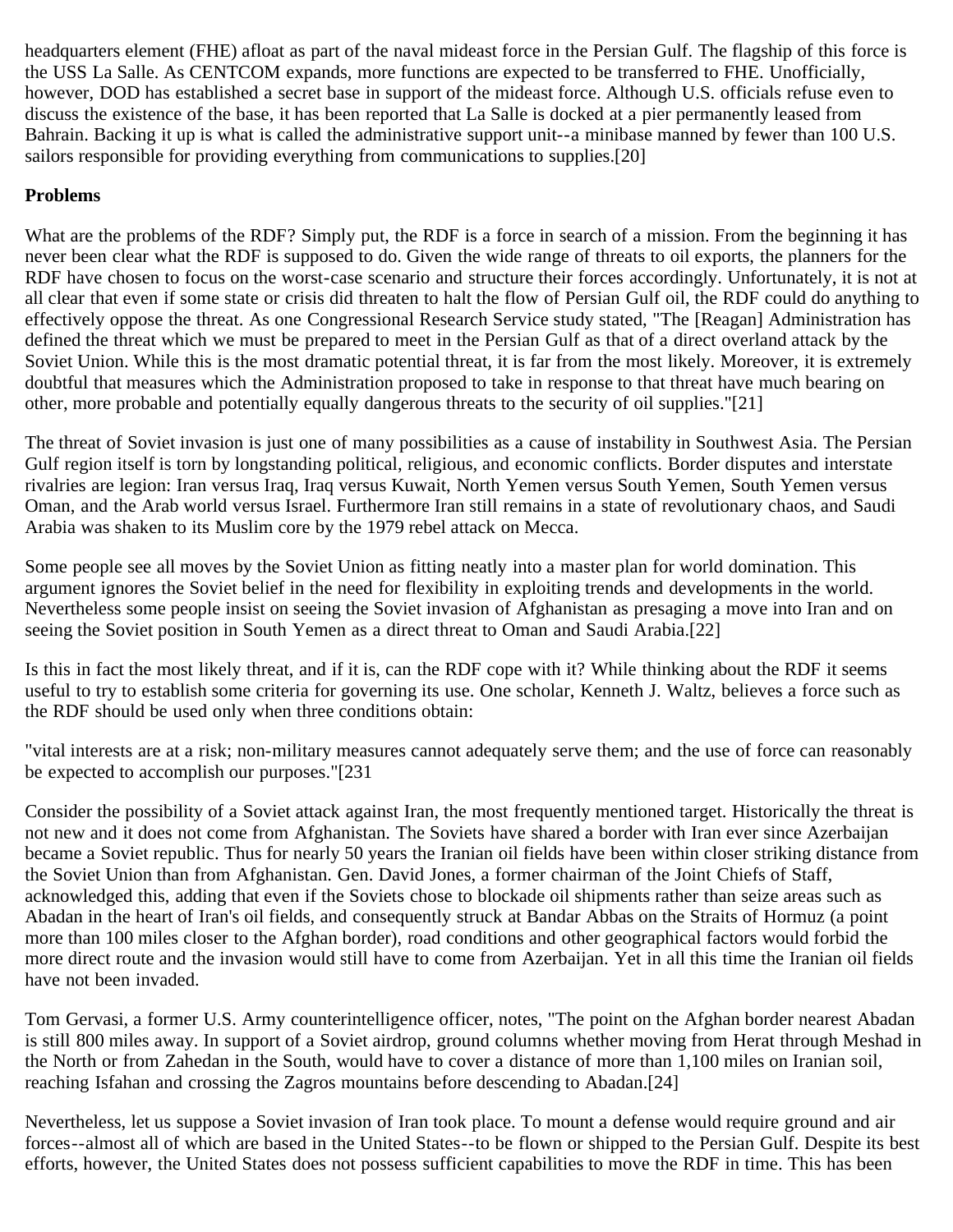acknowledged by Lt. Gen. Robert C. Kingston, current commander in chief of CENTCOM, who has admitted that "the shortfalls in sealift and airlift are serious."[251 This has been confirmed by Gen. James R. Allen, commander of the Military Airlift Command, who testified before Congress that "when balanced against our overall requirements, our capability is significantly inadequate. In accordance with the data provided in the congressionally mandated mobility study, we have a requirement for 66 million ton-miles per day and our capability today is less than 50 percent of that."[26] Even with additional capability provided by new programs such as the procurement of C-5Bs and KC-10s and CRAF enhancement, General Allen estimated that by the late 1980s the United States will still have a shortfall of 17.5 million ton-miles per day.

It is not hard to understand why. Airline distances from the east coast of the United States to the Persian Gulf exceed 7,000 nautical miles. By sea, over which most of the RDF would be compelled to move, distances range from 8,500 nautical miles by way of the Suez Canal to 12,000 nautical miles by way of the Cape of Good Hope.

A defense of Iran would require prearranged access not only to Iran but also to the Arabian Peninsula. No major U.S. force in Iran could be sustained without the creation of a support infrastructure on the peninsula. Access to air bases in Turkey also is essential for the purpose of mounting an interdiction campaign against Soviet forces pouring through northwestern Iran. It is also presumed the U.S. Navy will be able to hold the Straits of Hormuz against attacks by Soviet Backfire bombers, attack submarines, and tactical air forces operating out of Afghanistan.

As Jeffrey Record has written: "These are heady, indeed mind-boggling, assumptions. No country on the Arabian peninsula has been, to date, willing to permit the United States to station forces on its territory even in peacetime. In a crisis, would the Turks, the Saudis and the Omanis be prepared to expose their countries to potential Soviet retaliation for the sake of assisting the United States in defending Iran? Would the government of Iran even in the face of a Soviet invasion, be prepared to invite onto its own soil forces of the satanic United States?"[27] Furthermore, could the U.S. Navy keep open any narrow body of water within easy reach of massive Soviet airpower?

Realists recognize that having the promise of access to facilities on a contingency basis is no substitute for having U.S.-controlled and operated bases not subject to the political calculations of host governments. It is worth remembering that during the Yom Kippur war of 1973, the United States was denied overflight rights by NATO allies, countries usually regarded as more reliable than nontreaty U.S. "friends" in the Persian Gulf region.

Another obstacle to U.S military action in the gulf region is that it could be undertaken only at the price of diminished deterrence in Europe and the Far East. This is because most of the ground combat and tactical air force units earmarked for the rapid deployment mission are also assigned the mission of reinforcing NATO. This dual-role mission of most U.S. units that may be employed by CENTCOM presents serious obstacles to planners. No military force can be in two places at the same time, and it is difficult to envisage any hot war between the United States and the Soviet Union being confined to the Persian Gulf or Iran alone. As Sen. William S. Cohen (R-Me.) has noted, "In all probability such a conflict would spill over into at least the European theatre, raising the grim prospect of a war on two independent fronts against an adversary possessing superior forces on both, and enjoying the advantages of interior lines of communication."[28]

The decision to form the RDF from existing military units, most of which were already earmarked for other missions, has served only to widen and exacerbate what was already a substantial gap between U.S. commitments abroad and capabilities to defend them. The decision makes it nearly impossible to deal effectively with a significant military challenge in more than one area at a time. Army Chief of Staff Edward Meyer stated in 1980 that present U.S. force levels are "not sufficient to repel a Soviet assault [in the Persian Gulf] without jeopardizing our NATO commitment."[29]

When contemplating fighting against the Soviet Union in the Persian Gulf, we face a great paradox: Those U.S. forces that are rapidly deployable are least suited for combat in the Persian Gulf; conversely, the ground forces that are most suitable are not rapidly deployable. Because of their greater tactical mobility and firepower, even Soviet airborne forces alone could prove more than a match for early arriving RDF contingents should the decision be made to attack the Soviet forces. Having defined contingencies in the gulf almost exclusively in terms of mobility, Pentagon planners have ignored the fact that strategic mobility in U.S. ground forces has always been purchased at the expense of the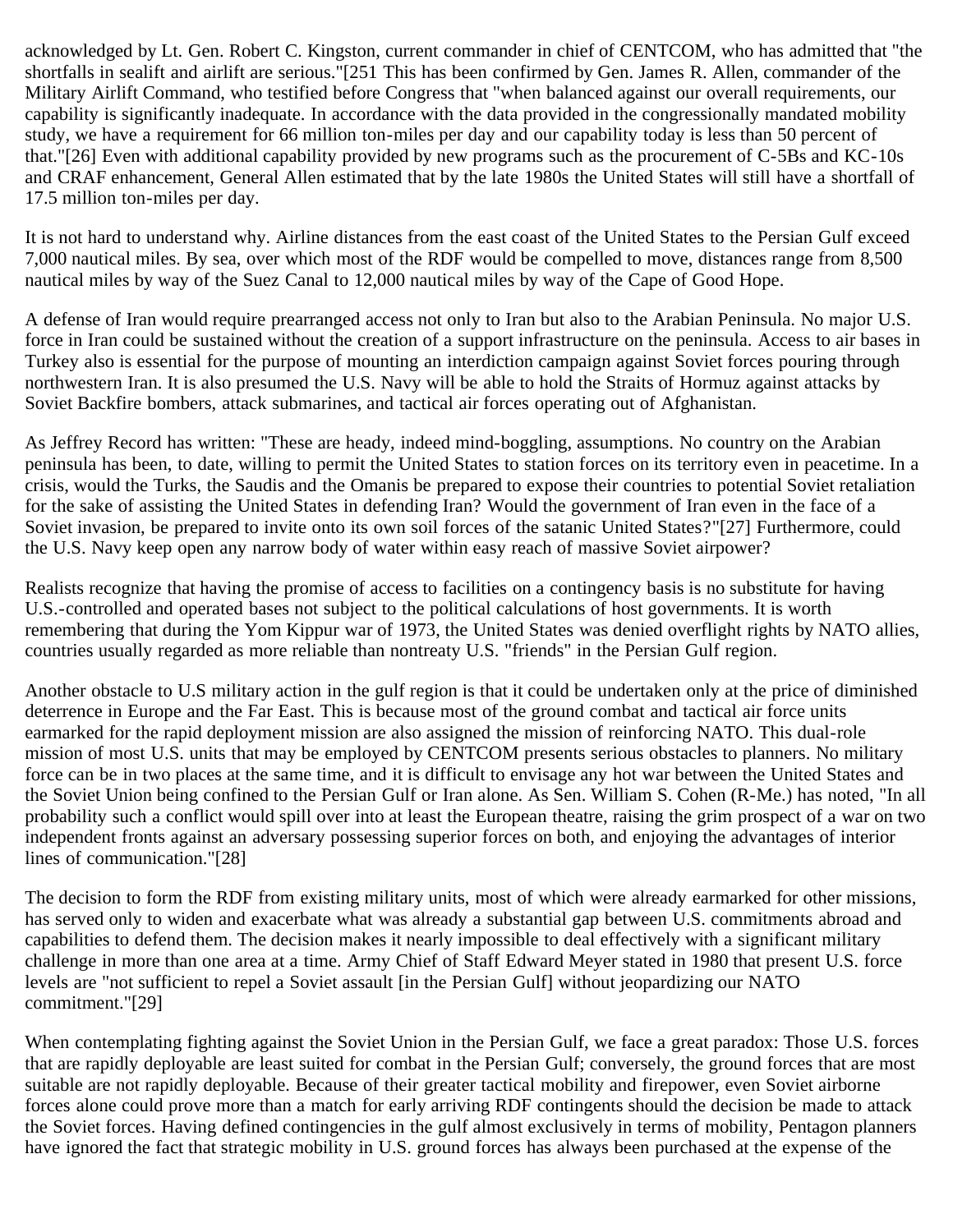tactical mobility and firepower needed to survive against an armored or mechanized adversary. Currently the U.S. forces that can be delivered by air are limited to the U.S. Army's 101st Airborne Division and 82d Airborne Division and several Marine Corps divisions. Numerically the personnel in these divisions may equal that of seven Soviet airmobile divisions, but here the equality ends. The Soviets have over 2,000 armored vehicles in their force, whereas we have less than 200. Our medium tanks, such as the M-60 and XM-1, can be airlifted only by the C-5A which itself is available only in very limited numbers.

With the exception of the U.S. Army's 24th (Mechanized) Infantry Division and 194th Armored Brigade, none of the U.S. ground force units earmarked for rapid deployment possesses sufficient tanks, self-propelled artillery, and armored personnel carriers to meet even minimum tactical mobility and firepower requirements against a fully mechanized opponent opera- ting in terrain that favors armored maneuver warfare. The Reinforced Marine Division's equipment to be prepositioned afloat in the Indian Ocean by FY 1987 will include only about 150 tanks, 300 armored troop carriers, and 40 self-propelled guns--less than half the numbers of these weapons to be found in a Soviet-model mechanized division.

It has been suggested that a solution to insufficient military capability on the part of the RDF is simply to increase the size of the force. But the cost of increasing the size of the RDF to a higher level would be enormous. The CBO has estimated the cost as \$37.8 billion. Despite the Reagan administration's well-known tolerance for increasing military expenditures, it is doubtful that Congress would accept an increase of this magnitude.

In fact, the prospects for SWA-designated forces are downright grim. Gen. Volney Warner, commander of REDCOM, was quoted as saying "if somebody says we've got to commit the 82nd [Division] or that marine brigade . . . that's not too big a force to lose" to make a stand in the Persian Gulf.[30]

These criticisms, in turn, have led to a new strategy for the RDF. Abandoning the previous concepts of Green Beretstyle fire brigades and counterattacking against a Soviet invasion, the RDF would now serve as a sort of tripwire for an open-ended U.S. commitment. As described by General Kelley back in 1981, this new preemptive strategy calls for immediate troop deployment at the first indication of a possible Soviet invasion in order to signal U.S. determination and, it is hoped, discourage any further Soviet moves. "Once you get a force into an area that is not occupied by the other guy," Kelley explained, "then you have changed the whole calculus of the crisis, and he must react to you, not you to him."[31]

Even if the U.S. forces are not likely to have any chance of winning, the implied threat of U.S. escalation is supposed to convince Moscow to gracefully bow out. These indirect hints of the use of nuclear weapons raise serious questions as to just how far Washington is prepared to go in fighting a Persian Gulf war. James R. Schlesinger, a former secretary of defense, has said the Pentagon must consider "the employment, or the threat of employment, of tactical nuclear weapons" in the event of a war in that area.[32] Certainly the Pentagon will have the capability of using nuclear weapons if it so chooses. The Nuclear Weapons Databook reports, "The unified commands with nuclear weapons responsibilities include the European Command, Pacific Command, Atlantic Command, and Central Command (formerly Rapid Deployment Joint Task Force)."[33]

However, in an era when many analysts grant there is rough parity between the United States and the Soviet Union- indeed, when many believe the Soviet Union is superior to the United States--the threat to resort to nuclear weapons does not seem very credible. At best the United States would be threatening the Soviets in their own backyard, where Soviet short- and medium-range missiles could accomplish what most likely only U.S. strategic weapons could; yet to use strategic weapons, in particular to destroy bases on Soviet territory from which their attack on Persian Gulf targets would be launched, would no doubt bring about a Soviet countermove.

More important is the fact that it is doubtful that U.S. forces could reach the gulf region before the Soviet forces. According to one study, even with an intervention farther south, at the Saudi oil fields around Dharan, the Soviets within three to five days could put in place four airborne divisions, four surface-to-air missile units, and one motorized rifle regiment (MRR)--and could land an additional MRR every 27 to 48 hours thereafter. No in-flight or ground refueling would be needed. The study concluded that for any Persian Gulf contingencies, "our ability to react with fire power in a matter of HOURS will be the decisive element in an effective U.S. defense."[34]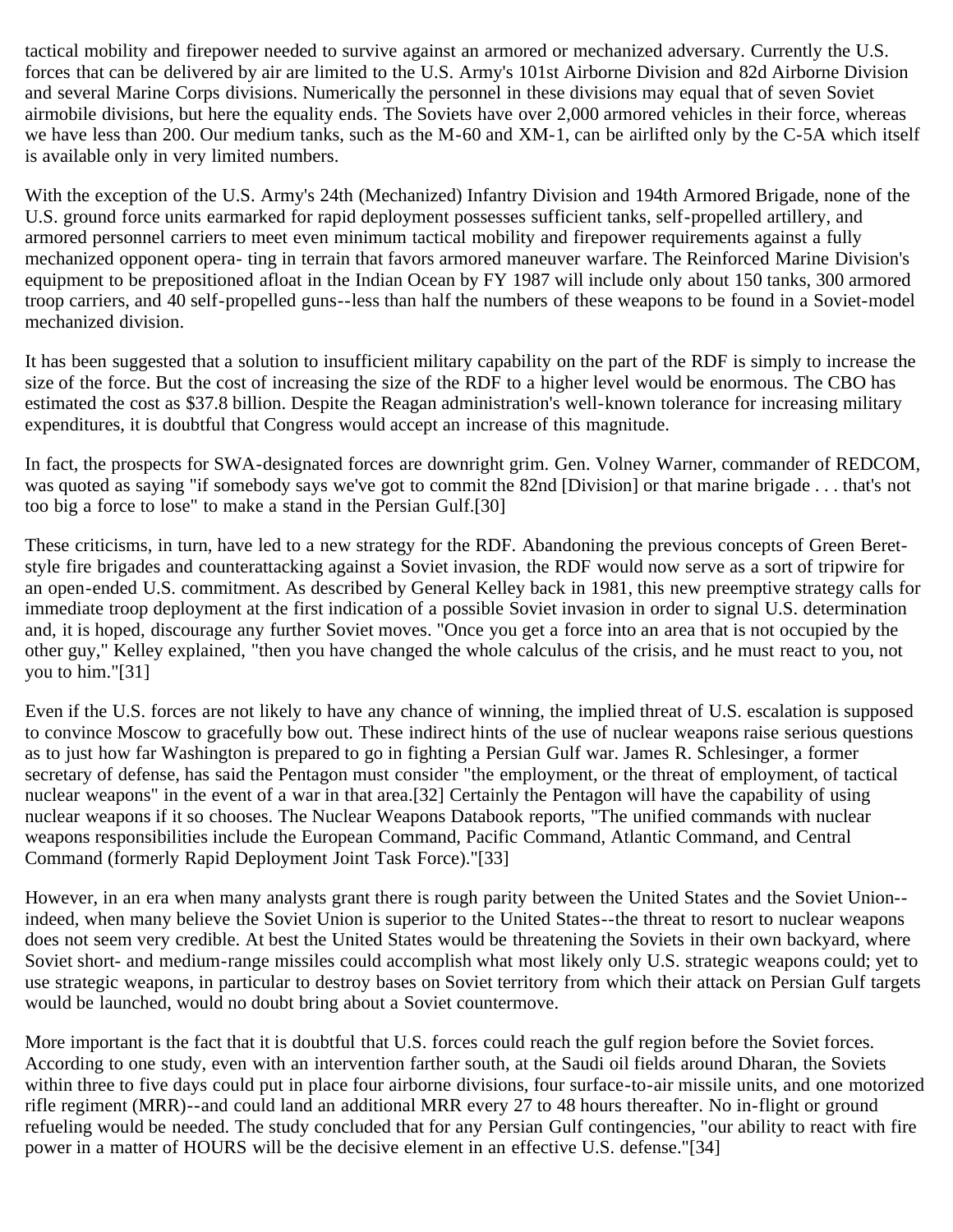There are three problems with the concept of using the RDF as a deterrent to the Soviet Union. First is the diminisheddeterrent effect mentioned earlier. The United States is unable to control the strategic setting that will prevail at the time of any deployment of forces. The conditions, which can be referred to as best case and worst case, are of enormous significance because they affect the availability of combat force capability. The point is, force availability is a function of circumstances and events beyond the direct influence of the United States.

A second problem is how the United States and its allies will view a Persian Gulf crisis. Despite the best efforts of the Pentagon, it remains questionable whether our allies would expedite the air deployment of U.S. forces by granting overflight and landing privileges to U.S. aircraft. Even though Congress has lifted its arms embargo on Turkey, for example, there is no guarantee the United States would be allowed to use its air facilities in that country, although such use would be essential to the prosecution of hostilities. In the 1973 Arab-Israeli war, Turkey denied the United States use of its bases in that country.

Third, some people worry that a preemptive strategy would raise more political than military problems. Former Air Force Col. E. Asa Bates, for instance, wonders, "Would a President have the courage to order an abrupt pre-emptive action and persuade the Congress and the public to support it?"[35]

Finally, as has been mentioned already, the RDF as it is presently structured is simply not a credible deterrent. Except for certain carefully limited scenarios envisioned by planners, the RDF is not likely to win. And for the purpose of deterrence, credibility is everything.

In addition, the Pentagon, when it is not planning for eyeball-to-eyeball confrontation with the Soviets, makes a highly dubious presumption that the RDF will operate in an uncontested benign environment. In short the RDF has insufficient forcible-entry capabilities. Jeffrey Record has argued that in a crisis, the Pentagon's inattention to maintaining those traditional capabilities would encourage the destruction of ports and airfields by potential adversaries.

If a full-scale RDF is unprepared to deal with fighting the Soviet Union, one wonders if it is likely to fare any better in internal conflicts, which are more common. These might include terrorism, nationalism, rebellion, religious fanaticism, and revolution, all of which are far less susceptible to purely military solutions than the problem of local aggression by a foreign power. Although the prospect for success depends in part on what scenario one chooses, the prospect is dim if recent experience is any guide. The Marine Corps forces that served in Lebanon in 1984 were part of the CENTCOM forces. Their tragedy there serves as a reminder of the limited usefulness of military force.

Even some conservatives are beginning to understand this. Columnist William Safire, for example, has written that "the notion that we should treat the Arab regional interests and the European and Japanese customer interests, as an American vital interest is muddle-headed. The blood feud between Iran and Iraq is for those totalitarian states to settle. The oil impact on Western Europe and Japan is for those democratic states to consider and perhaps for them to organize a collective defense. So long as the Soviet Union does not move in, the United States should not move in."[36]

The Reagan administration, however, is not listening. It keeps focusing on military solutions. Recently the United States told Arab countries on the Persian Gulf that it would actively protect the flow of oil from that region if it were allowed to build major military installations in the region. Under this plan American air bases would be established at existing airfields in Saudi Arabia, enabling military forces to act far more quickly than is now possible. The proposal would also increase the possibility of U.S. planes being involved in combat there.[37]

If the use of military force is not a viable alternative there, what can and should the United States and its allies do to maintain access to Persian Gulf oil? The brutal truth is they do not need the oil. Gulf oil shipments are no longer essential for the stability of the world's economy. Gulf oil producers export about eight million barrels of oil a day. If there were a sudden halt in all tanker traffic, more than half of this amount could easily be made up by other leading exporters, such as Mexico, Nigeria, and Venezuela. For six months after such a halt, the shortfall of four million barrels a day would be absorbed as a result of the present oil glut on the international market and expanded production by Saudi Arabia with shipments through its Red Sea ports.[38]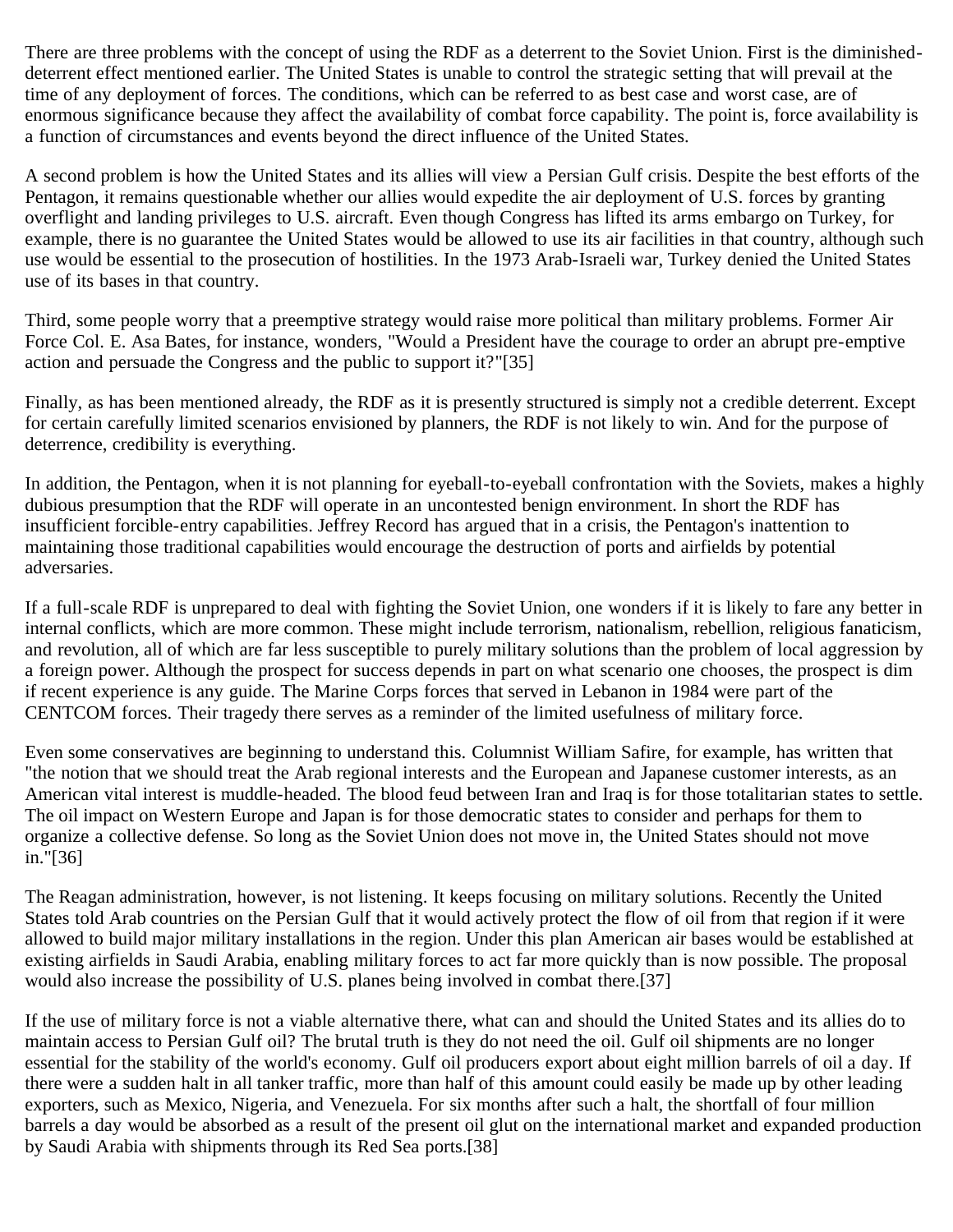Curiously enough, the well-known advocacy on the part of the Reagan administration for letting the magic of the marketplace prevail seems to have been abandoned when it comes to energy policy. Many current government policies merely continue past government programs, which many people believe are the cause of energy allocation problems.[39] If the Reagan administration were devising policy to match its pronouncements, it would work to eliminate price controls; to eliminate government energy standards for buildings, cars, and appliances; to eliminate forced conversion of utilities to coal; to abolish the special monopoly privileges of public utilities which hold us in subjugation; and to remove the government-imposed roadblocks that stand in the way of alternative technologies such as solar power and gasohol.

It should be noted that the private enterprise system has shown great resilience in adjusting to the recent tanker attacks in the Persian Gulf. Total gulf exports were about 9.8 million barrels a day in early June 1984, a rate probably higher than normal for the second quarter. Insurance rates went up and schedules were disrupted, but oil exporters compensated: Iran discounted up to \$3 a barrel, more than offsetting the \$2.33 per barrel hike in insurance rates.[40]

In short, the United States should not choose between compulsory conservation or forced central planning. Instead, it should allow the price mechanism to operate in an unobstructed way so that the mechanism will mediate between shortages and consumption, and so that it will bring them into line and provide incentives for the private development of alternative sources and technologies.

Instead of being prudent, President Reagan has chosen to continue the risky policy first officially laid out by President Carter in his January 23, 1980 State of the Union address. The continuation of an RDF is a gamble that misjudges the fundamental threats to our national security and demands a unilateral increase in U.S. defense expenditures. And it is a gamble that vastly expands our global commitments in a region that cannot be effectively defended short of the threat of nuclear war.

#### **FOOTNOTES**

[1] Congressional Research Service, Petroleum Imports from the Persian Gulf: Use of U.S. Armed Force to Ensure Supplies, CRS Issue Brief 79046, May 26, 1981, p. 1.

[2] Mildred Burruss assisted by Asonia Pugh, Rapid Deployment Forces: A Selected Bibliography, (Washington, D.C.: National Defense University Press, April 1982).

[3] Earl C. Ravenal, Defining Defense: The 1985 Military Budget (Washington D.C.: Cato Institute, 1984), p. 17.

[4] Congressional Budget Office, Rapid Deployment Forces: Policy and Budgetary Implications (Washington, D.C., February 1983), p. xiii.

[5] David A. Quinlan, The Role of the Marine Corps in Rapid Deployment Forces (Washington, D.C.: National Defense University Press, l983), pp. 5-6.

[6] "Kissinger on Oil, Food, and Trade," Business Week, January 13, 1975, p. 69.

[7] "Gerald Ford: They Will See Something Is Being Done," Time, January 20, 1975, p. 21.

[8] "Now a Tougher U.S.: Interview with James R. Schlesinger, Secretary of Defense," U.S. News & World Report, May 26, 1975, pp. 26-27.

[9] James H. Noyes, The Clouded Lens: Persian Gulf Security and U.S. Policy (Stanford: Hoover Institution Press, 1979), p. 91.

[10] Congressional Research Service, Oil Fields as Military Objectives: A Feasibility Study, prepared for the Special Subcommittee on Investigations, House International Relations Committee (August 21, 1975), p. 76.

[11] Petroleum Imports from the Persian Gulf, p. 18.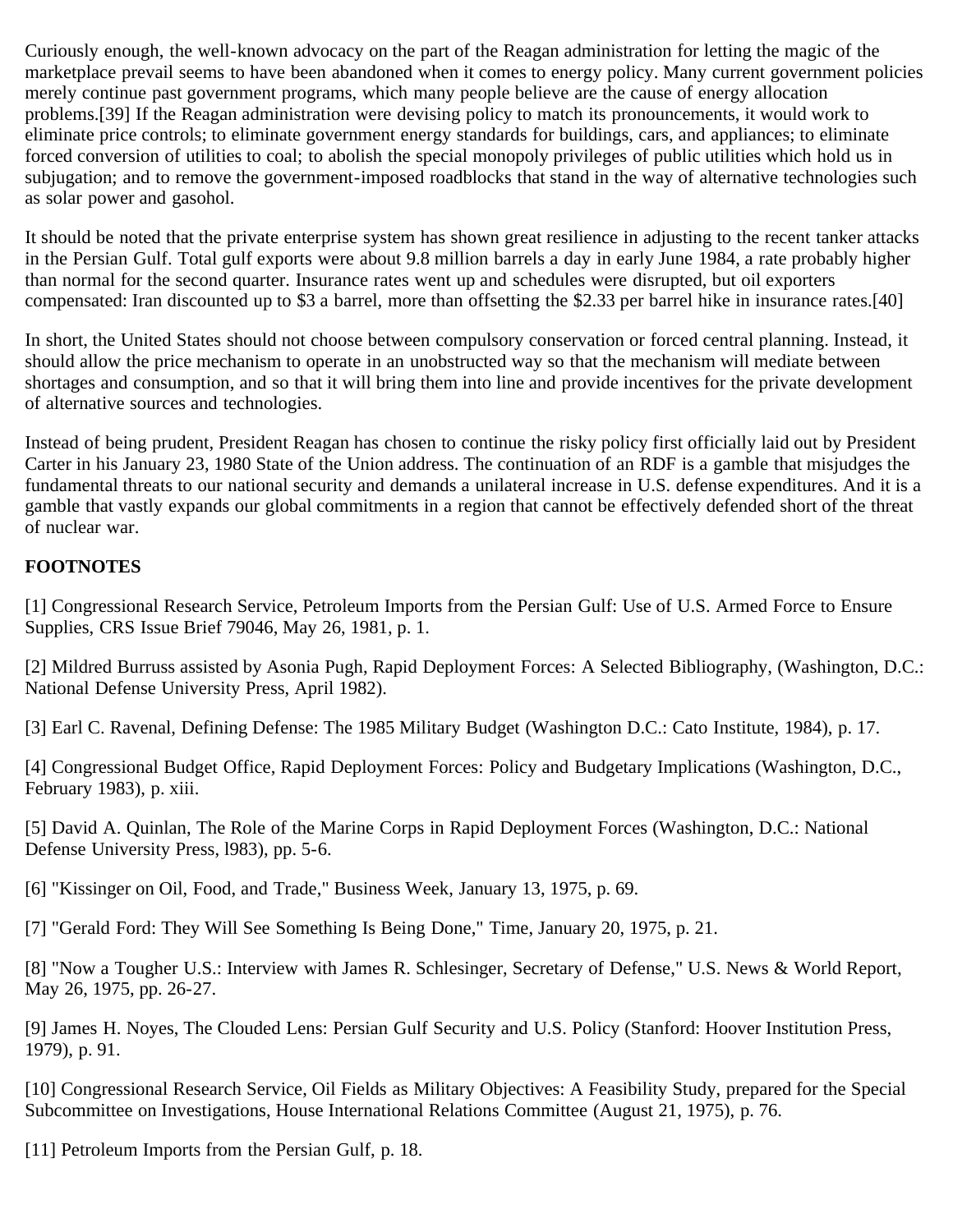[12] Mark O. Hatfield, The Carter Doctrine: Defense of the Gulf or Blueprint for War?, Backgrounder #173 (April 1980), p. 6.

[13] David A. Quinlan, "The Marine Corps as a Rapid Deployment Force," Marine Corps Gazette (March 1980): 32.

[14] Jeffrey Record, The Rapid Deployment Force and U.S. Military Intervention in the Persian Gulf (Cambridge, Mass.: Institute for Foreign Policy Analysis, February 1981), p. 46.

[15] Secretary of Defense, Department of Defense Annual Report Fiscal Year 1981, p. 15.

[16] W. Graham Claytor, Jr., testimony before the House Armed Services Committee as reported by Vernon A. Guidry, Jr., "Rapid Deployment Force to Get First Components," Washington Star, March 6, 1980, p. 12.

[17] C. Paul Bradley, Recent United States Policy in the Persian Gulf (Grantham, N.H.: Thompson & Rutter, 1982), p. 131.

[18] Secretary of Defense, Department of Defense Annual Report Fiscal Year 1983, p. 103.

[19] Ibid., p. 105.

[20] Dan Kirk, "U.S. Navy Keeps Mum on Its Persian Gulf Base," USA Today, March 16, 1984, p. 7.

[21] Congressional Research Service, The Persian Gulf: Are We Committed? At What Cost? A Dialogue with the Reagan Administration on U.S. Policy, prepared for the Joint Economic Committee (October 1981): ix.

[22] For a valuable critique of the master plan argument, see Dennis Ross, "Considering Soviet Threats to the Persian Gulf," in Energy and National Security: Proceedings of a Special Conference, edited by Donald J. Goldstein (Washington D.C. National Defense University Press, 1981), p. 119.

[23] Kenneth J. Waltz, "A Strategy for the Rapid Deployment Force," International Security (Spring 1981): 49.

[24] Tom Gervasi, Arsenal of Democracy II: American Military Power in the 1980s and the Origins of the New Cold War, (New York: Grove Press, 1981), p. 6.

[25] Hearings on Department of Defense Authorization for Approriations for Fiscal Year 1984, part 6, Sea Power and Force Projection, Senate Armed Services Committee, p. 3110.

[26] James R. Allen, quoted in ibid., pp. 3110, 3151.

[27] Jeffrey Record, "The RDF: Is the Pentagon Kidding?" Washington Quarterly (Summer 1981): 42.

[28] Opening Statement of Sen. William Cohen before the Hearings on the RDF of the Senate Armed Services Subcommittee on Sea Power and Force Projection, March 3, 1981, quoted in ibid., p. 41.

[29] Record, The Rapid Deployment Force, p. 33.

[30] Quoted in E. Asa Bates, "The Rapid Deployment Force--Fact or Fiction," Journal of the Royal United Service Institution for Defense Studies (June 1981): 30.

[31] Paul X. Kelley, press briefing at the Pentagon, June 18, 1980, U.S. Department of Defense transcript.

[32] "US Nuclear Arms Urged in Gulf Area," Christian Science Monitor, May 11, 1981, p. 10.

[33] Thomas B. Cochran, William M. Arkin, and Milton M. Hoenig, Nuclear Weapons Databook, vol. 1, U.S. Nuclear Forces and Capabilities (Cambridge, Mass.: Ballinger Publishing Co., 1984), p. 83.